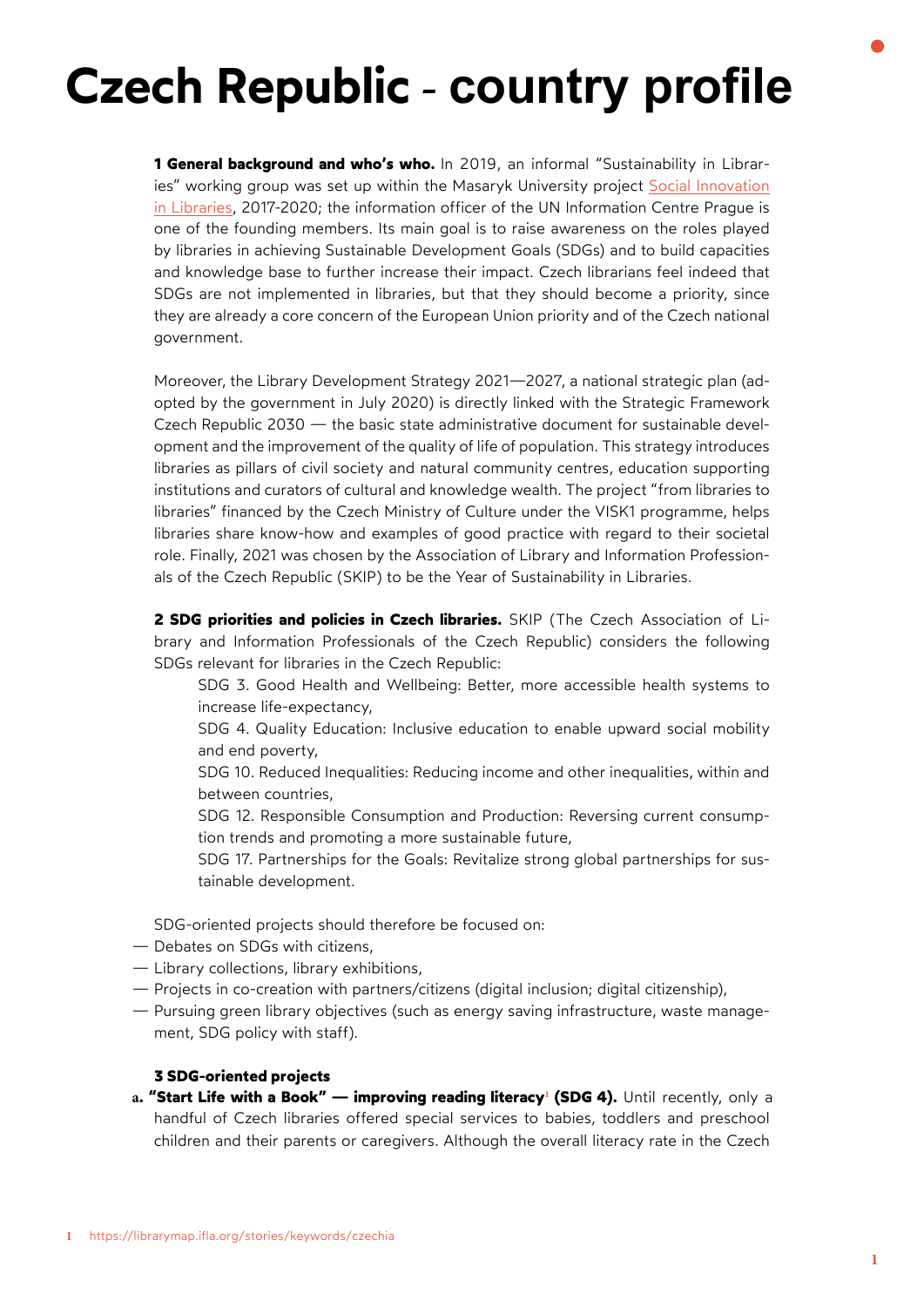Republic basically reaches 100%, the PISA 2015 international survey clearly indicated that Czech students — compared to those from other OECD countries — were achieving below average results in reading literacy.

Therefore, the Association of Library and Information Professionals of the Czech Republic started a project in 2018 called "Start Life with a Book" (S knížkou do života). It was inspired by the original Bookstart project founded by BookTrust in the United Kingdom in 1992 with follow-ups in various European countries. Its goal is to show parents of young children how reading is important for their children's intellectual and emotional development and, consequently, future employment.

The Association has provided all participating libraries with a standard package to be given to the parents. Every library adds a free library card or a voucher to get one and can add any other items it considers fit for purpose, such as folding picture books or suitable toys. In the first year of the project, libraries received the package for free; starting from the second year, it can be purchased for a modest fee. The packages are distributed to parents at various occasions, most commonly the occasion of welcoming new-born citizens by the local authorities, at special events taking place in libraries or at maternity wards in hospitals.

An impressive number of 140 libraries have joined the project so far. As a result, libraries strengthened their links with local authorities and developed partnerships with local charities, and companies. The gift packages have been sponsored mostly by the Association's partners, especially private enterprises but also by the Ministry of Culture of the Czech Republic. Every participating library is expected to organise a minimum of four events for the children and their parents per year, which include activities such as reading, storytelling, creative activities, and movement. It is also expected that facilities such as baby feeding areas or changing stations are available — these can take a variety of forms, always depending on financial resources and space available.

According to a survey conducted in November 2018, 97% of libraries participating in the project report that parents and their children are interested in taking part in the future events. In many libraries, book clubs for parents with children under the age of five have been set up. During 2018, the participating libraries gave away approximately 10,000 packages. Apart from parents and children, the project has been acknowledged by politicians, especially from the Senate. In 2018, it received an award from the Czech Minister of Culture.

## **b. Public libraries team up with [primary schools to increase reading literacy](https://librarymap.ifla.org/stories/keywords/czechia)<sup>2</sup> (SDG 4, 17).**

In the 2006 PISA survey — which tests 15-year-old students from all over the world in reading, mathematics and science — Czech pupils ranked only 21 out of 56 participating countries in reading skills. Therefore, supporting reading literacy has become an important issue for many stakeholders, including libraries and schools.

Ivana Hutařová, an active member of the Club of Children's Libraries, a division of the Association of Library and Information Professionals of the Czech Republic (Svaz knihovníků a informačních pracovníků České republiky), came up with the idea of a project called "I am already a reader — Book for First Grader". The project, which started in 2008, brings together libraries and schools to develop reading habits of primary school first-graders (age 6 to 7).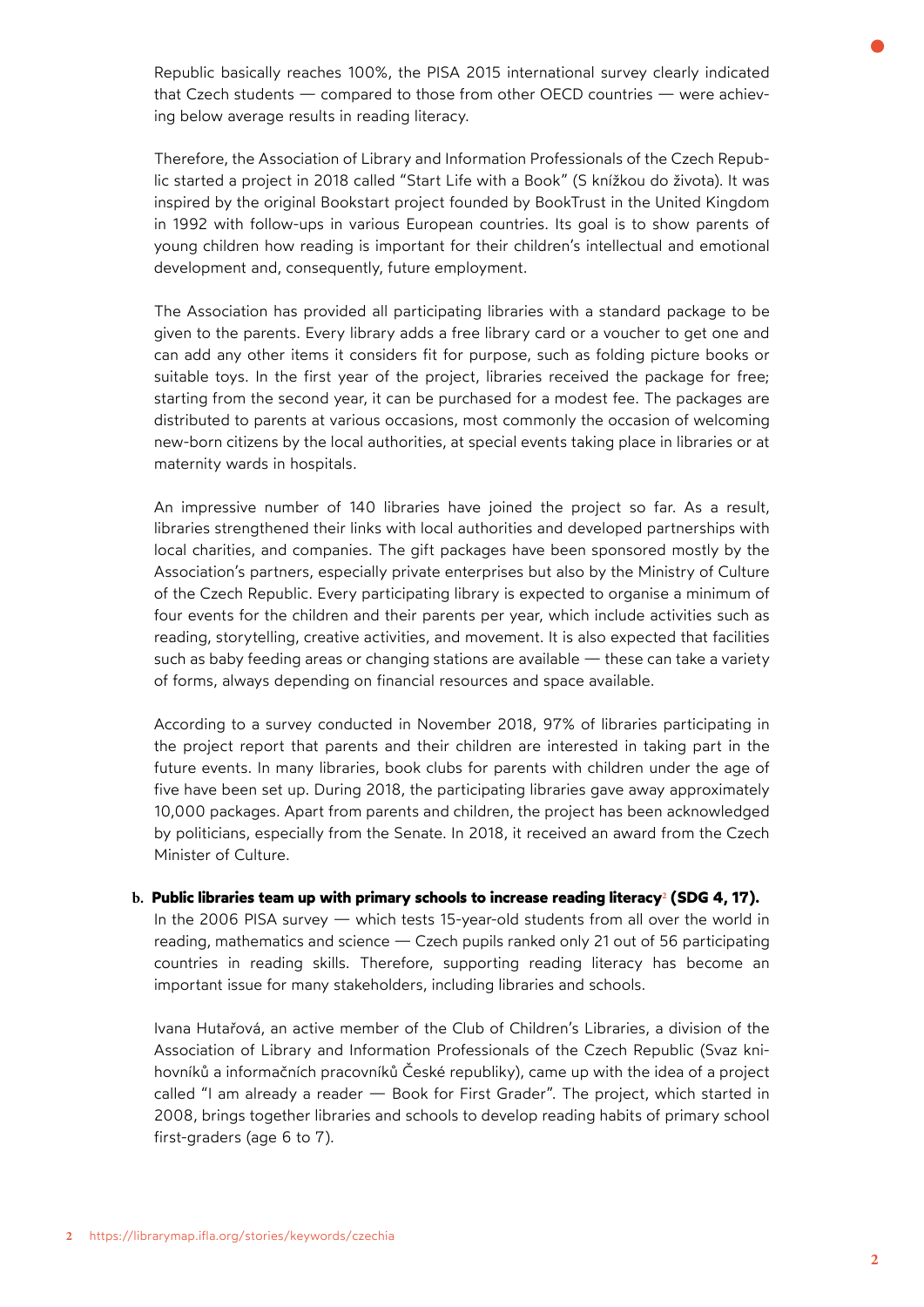As part of the project, the children's section of public libraries organise events for school children, including library tours, reading sessions for both adults and children, meetings with book writers and illustrators, book discussions, and exhibitions. The number of events varies by library and number of school classes involved. For all children who participate in the events there is something extraordinary to look forward to  $-$  a book prepared exclusively for them. Every year a brand new (previously unpublished) book title for children with original illustrations is produced which is not made available for sale for at least three subsequent years. So far, more than 250,000 pupils have received the book.

In the past, the project was financially supported by the Ministry of Education, Youth and Sports of the Czech Republic and schools reached out to local libraries to collaborate in the project. Since 2011, the financing and implementation of the project is being organised through the Association. The partnership principle has been reversed; libraries undertake a more proactive role and it is now their initiative to get in touch with schools and work on the project together.

The number of project participants is increasing from year to year; in 2018, more than 500 libraries and over 800 schools were participating. Working together towards the common goal has strengthened partnerships between local libraries and schools.

This project is an important example of how libraries, through strengthened partnership with schools, can contribute to achieving the country's educational goals.

- [Many other SDG-oriented library activities are included in an ad hoc website,](https://codokaze.knihovna.cz/)**<sup>3</sup>** which support the implementation of SDGs in libraries.
- **c. Libraries lend books, but you can have fun and learn (SDG 3, 4, 11, 12, 16, 17).** Libraries offer breakfasts, leisure universities, community gardens, folklore and local traditions. Within library premises you can create, realise a project, learn how to program, play chessboard, meet new people or just sit with a book or a magazine. Through their activities, libraries develop all of the eight key competences for lifelong learning defined by the European Reference Framework.

"What the library can do" is a website offering a map of specific community and educational activities throughout the Czech Republic and all types and sizes of libraries. Originated by the programme Social Innovations in Libraries funded by the ESF for the years 2017-2020, the project was supported by the European Union under the Employment Program. Its continuation and development is funded by the Ministry of Culture of the Czech Republic under the VISK1 program for 2021 in the project Library Development Strategy: from methodology to practice (16033/2021 OULK-OLK).

- **d. Library Development Strategy 2021-2027 (with a view to 2030) national strategic plan (adopted by the government in July 2020), prepared under the Ministry of Culture (3, 4, 11, 12, 16, 17).** Libraries are designated as:
- pillars of civil society development and natural centres of communities,
- educational and education-based institutions,
- guardians of cultural and knowledge based wealth.

**3**